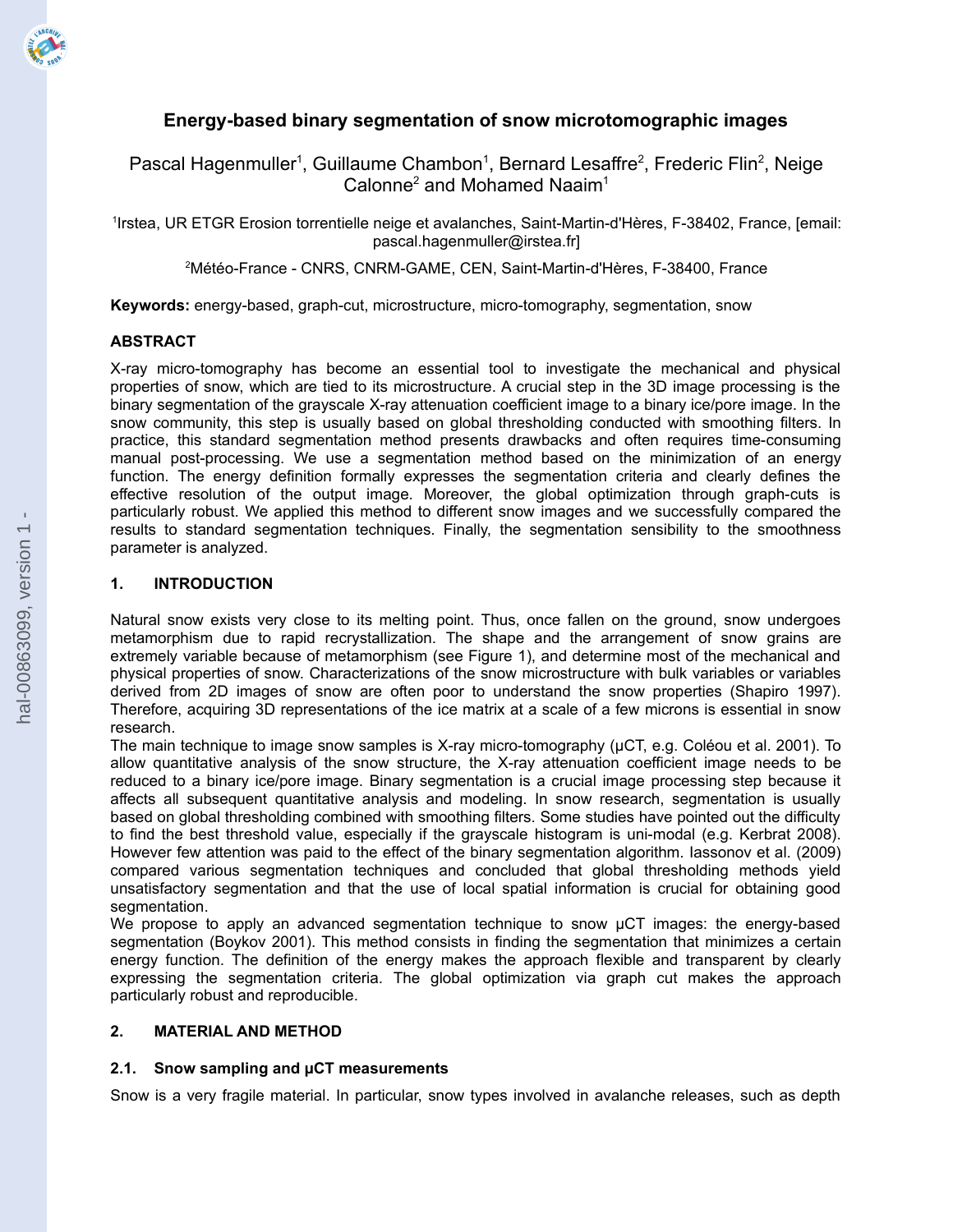hoar, are difficult to handle and require a specific sampling procedure (Flin et al. 2003). Once sampled in the field, the snow core is impregnated by liquid 1-chloronaphthalene («chl», melting point -15/-20°C) at temperature about -8°C. Then, the mixture ice/chl is allowed to freeze and stored in a refrigerator at −20°C. This sampling procedure strengthens the snow sample and blocks any possible microstructure evolutions due to metamorphism.

In this study, two types of snow with completely different grain shapes are considered (Figure 1). Sample 1 is a melt-freeze crust (MFcr according to the International Classification for Seasonal Snow on the Ground). Sample 2 is composed of depth hoar (DH) and faceted crystals (FC).



Figure 1: 3D representation of the snow microstructure of samples 1 and 2 (250 $\degree$  voxels).

The X-ray attenuation coefficient 3D images (about 1000 $^3$  voxels) were acquired with a cone beam tomograph (RX Solutions, generator voltage of 100 kV, generator current 100 µA corresponding to a mean X-ray excitation energy of about 20 keV) using a specifically designed refrigerated cell (Flin et al. 2003).



Number of pixels

Figure 2: µCT output image (600\*400 pixels) and its corresponding histogram. The scanned samples are composed of three materials: chl (red), ice (green/blue) and residual air bubbles (dark blue) due to an incomplete impregnation of the sample. The contour of ice resulting from the segmentation is plotted with a black line.

The µCT output images (Figure 2) are approximate representations of the X-ray attenuation coefficient and are affected by optical transfer function, scatter and noise. Thus, the grayscale image is noisy and the transition between different materials is fuzzy. In particular, contours of air bubbles in chl appear as ice envelops because of the partial volume effect. These artifacts yield to an important number of mixed voxels whose gray value does not determine whether they belong to the object or to the background. That is why the binary segmentation of µCT images is not straightforward.

# **2.2. Energy-based segmentation**

The energy-based segmentation method consists in finding the optimal segmentation L according to an energy function E. This method is robust because the segmentation criteria are objectively defined in the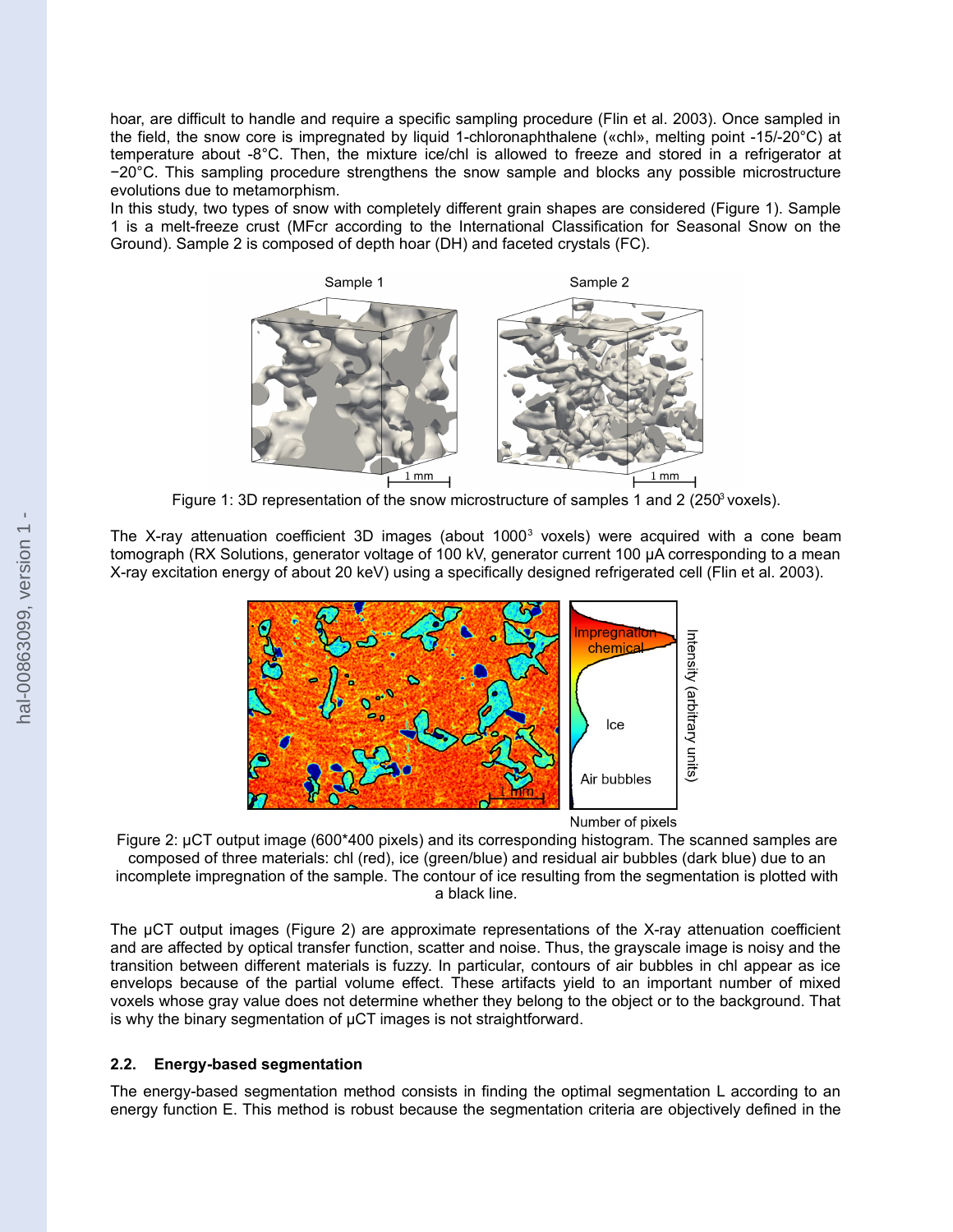energy function and the optimization process is global and automatic.

#### **2.2.1. Energy function**

The energy function of this study is composed of two terms: a data fidelity term and a regularization term. The local gray value is the most obvious criterion in the segmentation process. For instance, a voxel whose intensity is very close to the intensity of air is inclined to be air, i.e., to belong to the background. This idea can be formalized with proximity functions P that penalize the segmentation of one voxel to ice or to the background. The proximity function ranges between 0 (furthest) to 1 (closest) and numerically quantifies the fidelity F(L) of the segmentation to the initial gray level of the voxel. The exact expression of the proximity functions might vary according to the grayscale image type. They are generally inferred from the analysis of the grayscale histogram out of which an intensity model is derived.

The surface area S(L) of the segmented object is, here, the spatial regularization term of the segmentation energy. A voxel with a mixed gray value will be segmented so that the interface ice/background area is minimized.

By assigning a relative weight r to the regularization term, the smoothness of the segmented snow can be controlled. The smoothness parameter r controls the minimum optical radius of protuberances of the segmented object. The size of the smallest structure details preserved by the segmentation is thus clearly defined.

### **2.2.2. Energy optimization**

The established energy functional has to be minimized to find the optimal segmentation. For this purpose, the optimization of binary energies via graph-cut is well suited (Boykov et al. 2001). This method consists in transforming the binary energy optimization problem into the problem of finding an optimal cut in a graph, which is solvable in polynomial time. Unlike variational approaches, the optimization problem through graph-cut is directly defined on a discrete set of variables and the global optimality is guaranteed. A scalable graph-cut algorithm (Delong 2008) that enables the segmentation of massive grids was used in this work.

# **3. RESULTS**



Figure 3: Density and specific surface area (SSA) as a function of the smoothness parameter r for two different snow samples.

Without an absolute reference, it is difficult to quantify the accuracy of the segmentation on µCT images. Therefore, the energy-based segmentation was first tested on a reference image degraded with artificial blur and µCT white noise. The Koch snowflake was chosen as a reference for its multiscale properties, allowing thus to check the method depending on the complexity of the physical object. On this synthetic image, the energy-based segmentation was found to be accurate above the size of the noise asperities. The energy-based segmentation algorithm was then applied on the snow samples described previously for various values of the segmentation smoothness parameter. The results are consistent with standard segmentation methods (Figure 3) but, here, the segmentation parameters are more physically meaningful.